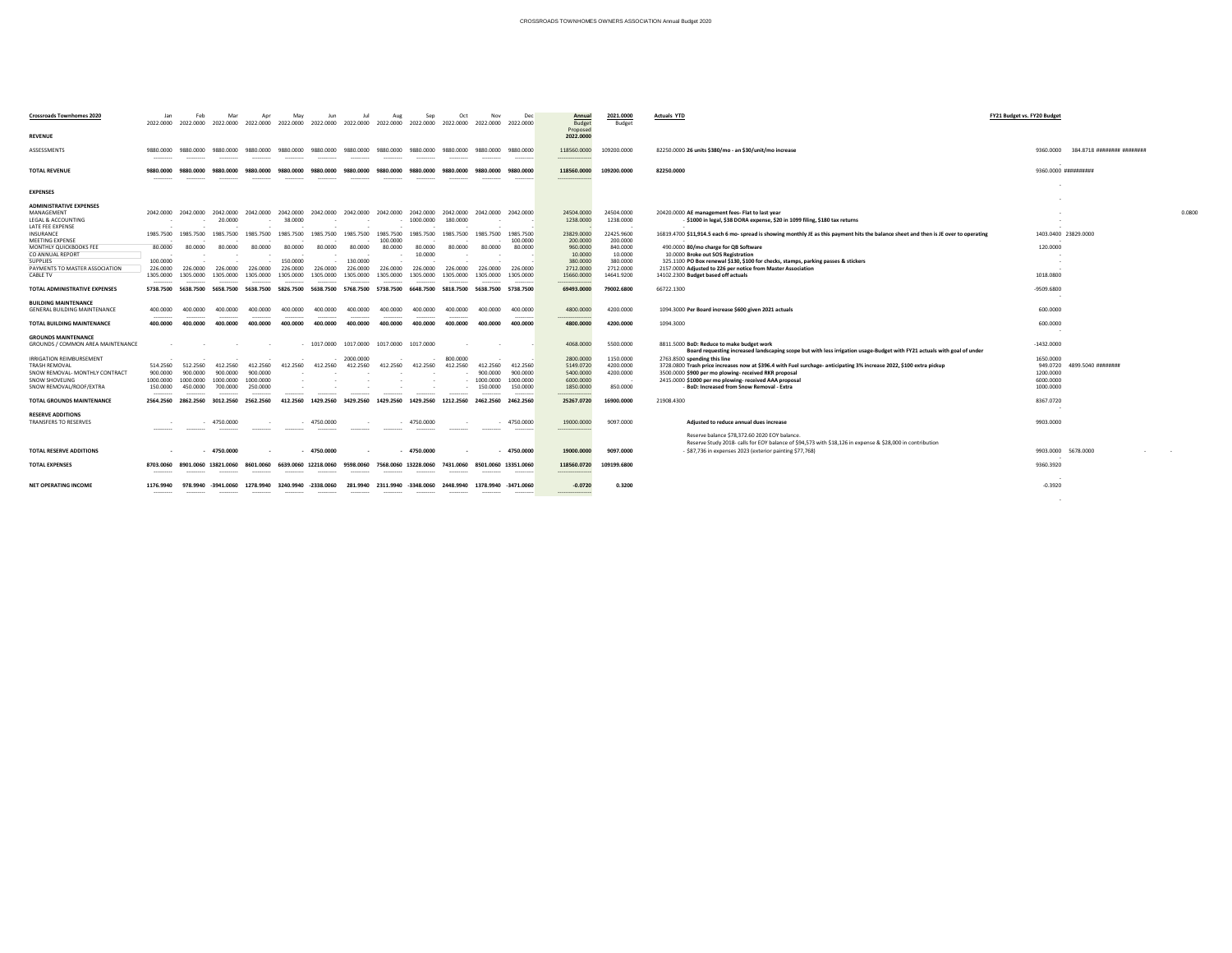# $$5,678$   $-$  -  $-$

| <b>Crossroads Townhomes 2020</b>                                                                                                                                                                                                                                         | Jan<br>2022                                                                                   | Feb<br>2022                                                                                | Mar<br>2022                                                                                | Apr<br>2022                                                     | May<br>2022                                                                             | Jun<br>2022                                                                                 | Jul<br>2022                                                                                   | Aug<br>2022                                                                                   | Sep<br>2022                                                                                       | Oct<br>2022                                                                             | Nov<br>2022                                                     | Dec<br>2022                                                                                | <b>Annual</b><br><b>Budget</b>                                                                     | <u>2021</u><br><b>Budget</b>                                                                                          | <b>Actuals YTD</b>                                                                                                                                                                                                                                                                                                                                                                                                                                                                                                                                                                                         | <b>FY21 Budget vs. FY20 Budget</b>                                                                                                                 |                   |
|--------------------------------------------------------------------------------------------------------------------------------------------------------------------------------------------------------------------------------------------------------------------------|-----------------------------------------------------------------------------------------------|--------------------------------------------------------------------------------------------|--------------------------------------------------------------------------------------------|-----------------------------------------------------------------|-----------------------------------------------------------------------------------------|---------------------------------------------------------------------------------------------|-----------------------------------------------------------------------------------------------|-----------------------------------------------------------------------------------------------|---------------------------------------------------------------------------------------------------|-----------------------------------------------------------------------------------------|-----------------------------------------------------------------|--------------------------------------------------------------------------------------------|----------------------------------------------------------------------------------------------------|-----------------------------------------------------------------------------------------------------------------------|------------------------------------------------------------------------------------------------------------------------------------------------------------------------------------------------------------------------------------------------------------------------------------------------------------------------------------------------------------------------------------------------------------------------------------------------------------------------------------------------------------------------------------------------------------------------------------------------------------|----------------------------------------------------------------------------------------------------------------------------------------------------|-------------------|
| <b>REVENUE</b>                                                                                                                                                                                                                                                           |                                                                                               |                                                                                            |                                                                                            |                                                                 |                                                                                         |                                                                                             |                                                                                               |                                                                                               |                                                                                                   |                                                                                         |                                                                 |                                                                                            | Proposed<br>2022                                                                                   |                                                                                                                       |                                                                                                                                                                                                                                                                                                                                                                                                                                                                                                                                                                                                            |                                                                                                                                                    |                   |
| ASSESSMENTS                                                                                                                                                                                                                                                              | \$10,007<br>----------                                                                        | \$10,007                                                                                   | \$10,007                                                                                   | \$10,007                                                        | \$10,007                                                                                | \$10,007                                                                                    | \$10,007<br>----------                                                                        | \$10,007<br>----------                                                                        | \$10,007<br>----------                                                                            | \$10,007                                                                                | \$10,007                                                        | \$10,007<br>----------                                                                     | \$120,080<br>----------------                                                                      | \$109,200                                                                                                             | \$82,250 26 units \$385/mo                                                                                                                                                                                                                                                                                                                                                                                                                                                                                                                                                                                 | \$10,880.00                                                                                                                                        | 385 120080 109200 |
| <b>TOTAL REVENUE</b>                                                                                                                                                                                                                                                     | \$10,007                                                                                      |                                                                                            | \$10,007                                                                                   | \$10.007                                                        |                                                                                         | \$10.007                                                                                    | \$10.007                                                                                      | \$10.007                                                                                      | \$10,007                                                                                          | \$10,007                                                                                | \$10.007                                                        | \$10,007                                                                                   | \$120,080<br>==================                                                                    | \$109,200                                                                                                             | \$82,250                                                                                                                                                                                                                                                                                                                                                                                                                                                                                                                                                                                                   | \$0.00<br>\$10,880.00                                                                                                                              | 120080            |
| <b>EXPENSES</b>                                                                                                                                                                                                                                                          |                                                                                               |                                                                                            |                                                                                            |                                                                 |                                                                                         |                                                                                             |                                                                                               |                                                                                               |                                                                                                   |                                                                                         |                                                                 |                                                                                            |                                                                                                    |                                                                                                                       |                                                                                                                                                                                                                                                                                                                                                                                                                                                                                                                                                                                                            | \$0.00                                                                                                                                             |                   |
| <b>ADMINISTRATIVE EXPENSES</b>                                                                                                                                                                                                                                           |                                                                                               |                                                                                            |                                                                                            |                                                                 |                                                                                         |                                                                                             |                                                                                               |                                                                                               |                                                                                                   |                                                                                         |                                                                 |                                                                                            |                                                                                                    |                                                                                                                       |                                                                                                                                                                                                                                                                                                                                                                                                                                                                                                                                                                                                            | \$0.00                                                                                                                                             |                   |
| MANAGEMENT<br>LEGAL & ACCOUNTING<br>LATE FEE EXPENSE<br>INSURANCE<br><b>MEETING EXPENSE</b><br><b>INTEREST EXPENSE</b><br>LOAN PAYMENT - PRINCIPAL<br>MONTHLY QUICKBOOKS FEE<br>CO ANNUAL REPORT<br><b>SUPPLIES</b><br>PAYMENTS TO MASTER ASSOCIATION<br><b>CABLE TV</b> | \$2,113<br>\$0<br>\$0<br>\$1,986<br>\$0<br>\$0<br>\$0<br>\$80<br>\$0<br>\$100<br>\$226<br>\$0 | \$2,113<br>\$0<br>\$0<br>\$1,986<br>\$0<br>\$0<br>\$0<br>\$80<br>\$0<br>\$0<br>\$226<br>ረስ | \$2,113<br>\$20<br>\$0<br>\$1,986<br>\$0<br>\$0<br>50<br>\$80<br>\$0<br>\$0<br>\$226<br>50 | \$2,113<br>\$0<br>\$0<br>\$1,986<br>\$80<br>\$0<br>\$226<br>¢٢  | \$2,113<br>\$38<br>\$0<br>\$1,986<br>\$0<br>\$0<br>\$0<br>\$80<br>\$0<br>\$150<br>\$226 | \$2,113<br>\$0<br>\$0<br>\$1,986<br>\$0<br>\$0<br>\$0<br>\$80<br>\$0<br>\$0<br>\$226<br>\$0 | \$2,113<br>\$0<br>\$0<br>\$1,986<br>\$0<br>\$0<br>\$0<br>\$80<br>\$0<br>\$130<br>\$226<br>\$0 | \$2,113<br>\$0<br>\$0<br>\$1,986<br>\$100<br>\$0<br>\$0<br>\$80<br>\$0<br>\$0<br>\$226<br>\$0 | \$2,113<br>\$1,000<br>\$0<br>\$1,986<br>\$0<br>\$0<br>.SO<br>\$80<br>\$10<br>\$0<br>\$226<br>− ¢∩ | \$2,113<br>\$180<br>\$0<br>\$1,986<br>\$0<br>\$0<br>≮∩<br>\$80<br>\$0<br>. \$በ<br>\$226 | \$2,113<br>\$C<br>\$0<br>\$1,986<br>\$C<br>\$80<br>\$0<br>\$226 | \$2,113<br>\$0<br>\$0<br>\$1,986<br>\$100<br>-\$0<br>. \$በ<br>\$80<br>\$0<br>\$226<br>-\$0 | \$25,362<br>\$1,238<br>\$0<br>\$23,829<br>\$200<br>\$0<br>\$0<br>\$960<br>\$10<br>\$380<br>\$2,712 | \$24,504<br>\$1,238<br>\$0<br>\$22,426<br>\$200<br>\$128<br>\$11,922<br>\$840<br>\$10<br>\$380<br>\$2,712<br>\$14,642 | AE management fees-<br>\$20,420 PY + 3.5%<br>\$0 \$1000 in legal, \$38 DORA expense, \$20 in 1099 filing, \$180 tax returns<br><b>SO</b><br>\$16,819 \$11,914.5 each 6 mo- spread is showing monthly JE as this payment hits the balance sheet and then is JE over to operating<br>\$0<br>\$128 Loan paid off<br>\$11,922 Loan paid off<br>\$490 80/mo charge for QB Software<br>\$10 Broke out SOS Registration<br>\$325 PO Box renewal \$130, \$100 for checks, stamps, parking passes & stickers<br>\$2,157 Adjusted to 226 per notice from Master Association<br>\$14,102 Removed per board suggestion | \$857.64<br>\$0.00<br>\$0.00<br>\$1,403.04<br>\$0.00<br>( \$128.32)<br>( \$11, 922.48)<br>\$120.00<br>\$0.00<br>\$0.00<br>\$0.00<br>( \$14,641.92) | 23829             |
| TOTAL ADMINISTRATIVE EXPENSES                                                                                                                                                                                                                                            | ----------<br>\$4,505                                                                         | ----------<br>\$4,405                                                                      | \$4,425                                                                                    | \$4,405                                                         | --------<br>\$4,593                                                                     | <br>\$4,405                                                                                 | ---------<br>\$4,535                                                                          | ----------<br>\$4,505                                                                         | ----------<br>\$5,415                                                                             | ----------<br>\$4,585                                                                   | ---------<br>\$4,405                                            | ----------<br>\$4,505                                                                      | \$54,691                                                                                           | \$79,003                                                                                                              | \$66,722                                                                                                                                                                                                                                                                                                                                                                                                                                                                                                                                                                                                   | (524, 312.04)                                                                                                                                      |                   |
| <b>BUILDING MAINTENANCE</b><br><b>GENERAL BUILDING MAINTENANCE</b>                                                                                                                                                                                                       | \$516<br>----------                                                                           | \$516                                                                                      | \$516                                                                                      | \$516                                                           | \$516                                                                                   | \$516                                                                                       | \$516                                                                                         | \$516                                                                                         | \$516                                                                                             | \$516<br>----------                                                                     | \$516                                                           | \$516<br>----------                                                                        | \$6,192                                                                                            | \$4,200                                                                                                               | \$1,094 Per Board increase \$2000 given 2021 actuals                                                                                                                                                                                                                                                                                                                                                                                                                                                                                                                                                       | \$0.00<br>\$1,992.00                                                                                                                               |                   |
| <b>TOTAL BUILDING MAINTENANCE</b>                                                                                                                                                                                                                                        | \$516                                                                                         | \$516                                                                                      | \$516                                                                                      | \$516                                                           | \$516                                                                                   | \$516                                                                                       | \$516                                                                                         | \$516                                                                                         | \$516                                                                                             | \$516                                                                                   | \$516                                                           | \$516                                                                                      | \$6,192                                                                                            | \$4,200                                                                                                               | \$1,094                                                                                                                                                                                                                                                                                                                                                                                                                                                                                                                                                                                                    | \$1,992.00<br>\$0.00                                                                                                                               |                   |
| <b>GROUNDS MAINTENANCE</b><br>GROUNDS / COMMON AREA MAINTENANCE                                                                                                                                                                                                          | \$0\$                                                                                         | \$0                                                                                        | \$0                                                                                        | \$0                                                             | \$0                                                                                     | \$2,000                                                                                     | \$2,000                                                                                       | \$2,000                                                                                       | \$2,000                                                                                           | \$2,000                                                                                 | \$0                                                             |                                                                                            | \$10,000                                                                                           | \$5,500                                                                                                               | \$8,812 Board requesting increased building maintenance scope, increasing budget for additional projects<br>Board requesting increased landscaping scope but with less irrigation usage-Budget with FY21 actuals with goal of under                                                                                                                                                                                                                                                                                                                                                                        | \$4,500.00                                                                                                                                         |                   |
| <b>IRRIGATION REIMBURSEMENT</b><br><b>TRASH REMOVAL</b><br>SNOW REMOVAL- EXTRA<br>SNOW REMOVAL- MONTHLY CONTRACT<br>SNOW SHOVELING<br>SNOW REMOVAL/ROOF                                                                                                                  | \$25<br>\$512<br>\$150<br>\$900<br>\$1,000<br>\$0<br>----------                               | \$0<br>\$512<br>\$150<br>\$900<br>\$1,000<br>\$300<br>----------                           | \$0<br>\$412<br>\$150<br>\$900<br>\$1,000<br>\$550<br>----------                           | \$0<br>\$412<br>\$250<br>\$900<br>\$1,000<br>\$0<br>----------- | \$0<br>\$412<br>\$0<br>\$0<br>\$0<br>\$0<br>----------                                  | \$1,545<br>\$412<br>\$0<br>\$0<br>\$0<br>\$0<br>---------                                   | \$230<br>\$412<br>\$0<br>\$0<br>\$0<br>\$0<br>----------                                      | \$0<br>\$412<br>\$0<br>\$0<br>\$0<br>\$0<br>----------                                        | \$412<br>\$0<br>\$0<br>\$0<br>\$0<br>----------                                                   | \$975<br>\$412<br>\$0<br>\$0<br>\$0<br>\$0<br>----------                                | \$25<br>\$412<br>\$150<br>\$900<br>\$1,000<br>---------         | \$0<br>\$412<br>\$150<br>\$900<br>\$1,000<br>\$0<br>----------                             | \$2,800<br>\$5,147<br>\$1,000<br>\$5,400<br>\$6,000<br>\$850<br>-----------------                  | \$1,150<br>\$4,200<br>\$1,000<br>\$4,200<br>\$0<br>\$850                                                              | \$2,764 spending this line<br>\$3,728 Trash price increases now at \$396.4 with Fuel surchage- anticipating 3% increase 2022, \$100 extra pickup<br>\$690 Flat to Prior Year<br>\$3,500 \$900 per mo plowing- received RKR proposal<br>\$2,415 \$1000 per mo plowing- received AAA proposal<br>\$0 Flat to last year- 7k 2019                                                                                                                                                                                                                                                                              | \$1,650.00<br>\$947.07<br>\$0.00<br>\$1,200.00<br>\$6,000.00<br>\$0.00                                                                             | 4900<br>4521      |
| <b>TOTAL GROUNDS MAINTENANCE</b>                                                                                                                                                                                                                                         | \$2,587                                                                                       | \$2,862                                                                                    | \$3,012                                                                                    | \$2,562                                                         | \$412                                                                                   | \$3,957                                                                                     | \$2,642                                                                                       | \$2,412                                                                                       | \$2,412                                                                                           | \$3,387                                                                                 | \$2,487                                                         | \$2,462                                                                                    | \$31,197                                                                                           | \$16,900                                                                                                              | \$21,908                                                                                                                                                                                                                                                                                                                                                                                                                                                                                                                                                                                                   | \$14,297.07<br>\$0.00                                                                                                                              |                   |
| <b>RESERVE ADDITIONS</b><br>TRANSFERS TO RESERVES                                                                                                                                                                                                                        | \$0<br>-----------                                                                            | \$0<br>----------                                                                          | \$7,000<br>-----------                                                                     | \$0<br>-----------                                              | \$0<br>-----------                                                                      | \$7,000<br>----------                                                                       | \$0<br>-----------                                                                            | \$0<br>-----------                                                                            | \$7,000<br>-----------                                                                            | \$0<br>-----------                                                                      | \$0<br>-----------                                              | \$7,000<br>-----------                                                                     | \$28,000<br>-----------------                                                                      | \$9,097                                                                                                               | Adjusted to match reserve study                                                                                                                                                                                                                                                                                                                                                                                                                                                                                                                                                                            | \$18,903.00                                                                                                                                        |                   |
| <b>TOTAL RESERVE ADDITIONS</b><br><b>TOTAL EXPENSES</b>                                                                                                                                                                                                                  | \$0<br>\$7,608                                                                                | \$0<br>\$7,783                                                                             | \$7,000<br>\$14,953                                                                        | \$0<br>\$7,483                                                  | \$0<br>\$5,521                                                                          | \$7,000<br>\$15,878                                                                         | \$0<br>\$7,693                                                                                | \$0<br>\$7,433                                                                                | \$7,000<br>\$15,343                                                                               | \$0<br>\$8.488                                                                          | \$0<br>\$7,408                                                  | \$7,000<br>\$14,483                                                                        | \$28,000<br>\$120,080                                                                              | \$9,097<br>\$109,200                                                                                                  | Reserve balance \$78,372.60 2020 EOY balance.<br>Reserve Study 2018- calls for EOY balance of \$94,573 with \$18,126 in expense & \$28,000 in contribution<br>\$0 \$87,736 in expenses 2023 (exterior painting \$77,768)                                                                                                                                                                                                                                                                                                                                                                                   | \$18,903.00<br>\$0.00<br>\$10,880.03                                                                                                               | \$5,678           |
|                                                                                                                                                                                                                                                                          |                                                                                               |                                                                                            |                                                                                            |                                                                 |                                                                                         |                                                                                             |                                                                                               |                                                                                               |                                                                                                   |                                                                                         |                                                                 |                                                                                            | ___________________________________                                                                |                                                                                                                       |                                                                                                                                                                                                                                                                                                                                                                                                                                                                                                                                                                                                            | \$0.00                                                                                                                                             |                   |
| <b>NET OPERATING INCOME</b>                                                                                                                                                                                                                                              | \$2,398                                                                                       | \$2,223                                                                                    | -\$4.947                                                                                   | \$2,523                                                         | <b>S4.485</b>                                                                           | -\$5.872                                                                                    | \$2,313                                                                                       | \$2,573                                                                                       | -\$5.337                                                                                          | \$1.518                                                                                 | \$2,598                                                         | -\$4,477                                                                                   |                                                                                                    | \$0                                                                                                                   |                                                                                                                                                                                                                                                                                                                                                                                                                                                                                                                                                                                                            | (50.03)<br>\$0.00                                                                                                                                  |                   |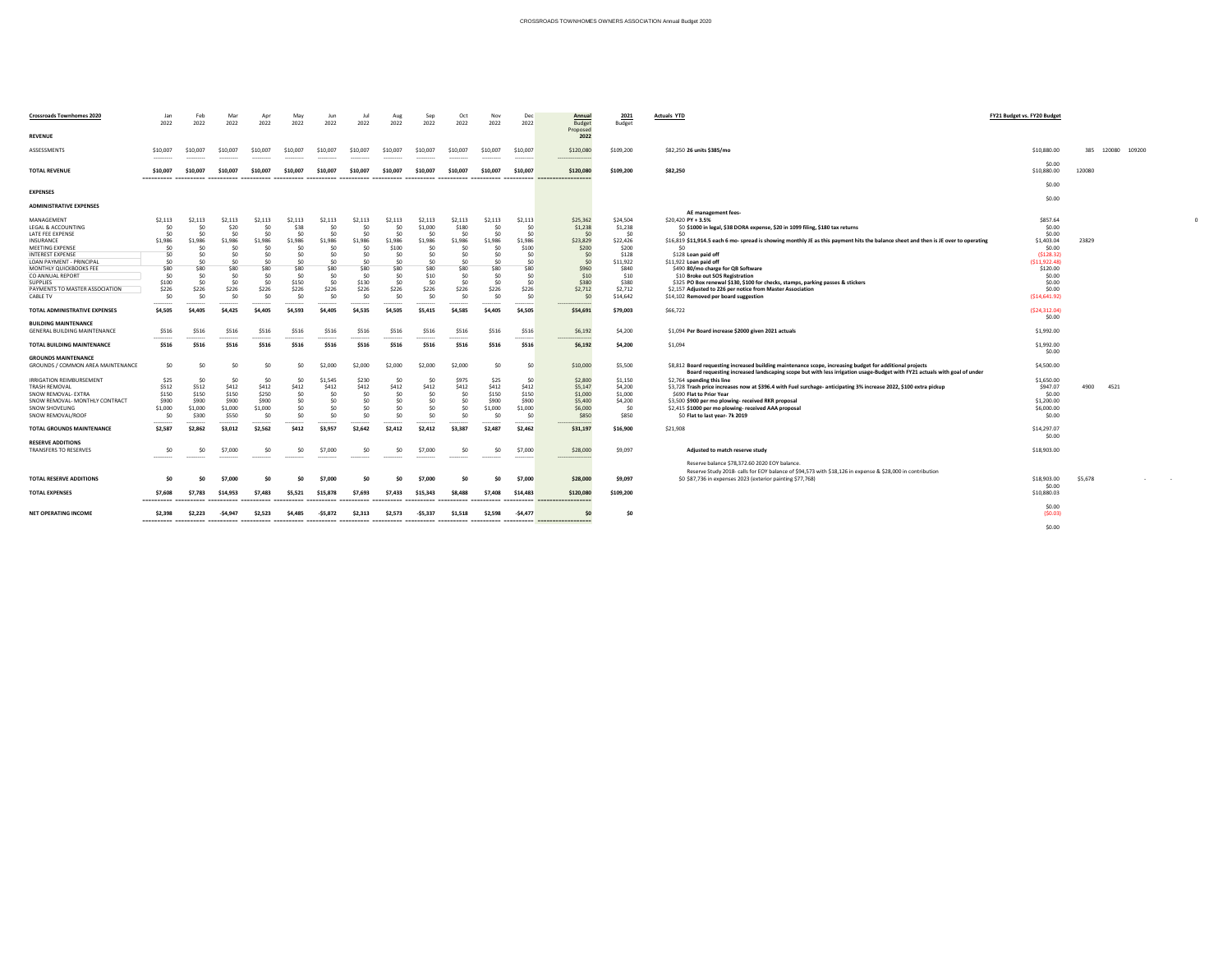| <b>Crossroads Townhomes 2020</b>                      | Jan<br>2022           | Feb<br>2022           | Mar<br>2022            | Apr<br>2022    | May<br>2022            | Jun<br>2022           | Jul<br>2022        | Aug<br>2022           | Sep<br>2022               | Oct<br>2022             | Nov<br>2022       | Dec<br>2022            | <b>Annual</b><br><b>Budget</b><br>Proposed | <u>2021</u><br><b>Budget</b> | <b>Actuals YTD</b>                                                                                                                                                          | <b>FY21 Budget vs. FY20 Budget</b> |              |
|-------------------------------------------------------|-----------------------|-----------------------|------------------------|----------------|------------------------|-----------------------|--------------------|-----------------------|---------------------------|-------------------------|-------------------|------------------------|--------------------------------------------|------------------------------|-----------------------------------------------------------------------------------------------------------------------------------------------------------------------------|------------------------------------|--------------|
| <b>REVENUE</b>                                        |                       |                       |                        |                |                        |                       |                    |                       |                           |                         |                   |                        | 2022                                       |                              |                                                                                                                                                                             |                                    |              |
| ASSESSMENTS                                           | \$9,100<br>---------- | \$9,100<br>---------- | \$9,100                | \$9,100        | \$9,100                | \$9,100               | \$9,100            | \$9,100               | \$9,100                   | \$9,100                 | \$9,100           | \$9,100                | \$109,200                                  | \$109,200                    | \$82,250 26 units \$350/mo                                                                                                                                                  | \$0.00                             | 109200       |
| <b>TOTAL REVENUE</b>                                  | \$9,100               | \$9.100               |                        |                |                        | \$9.100               | \$9,100            | \$9,100               | \$9.100                   | \$9.100                 | \$9.100           | \$9,100                | \$109,200<br>==================            | \$109,200                    | \$82,250                                                                                                                                                                    | \$0.00<br>\$0.00                   |              |
| <b>EXPENSES</b>                                       |                       |                       |                        |                |                        |                       |                    |                       |                           |                         |                   |                        |                                            |                              |                                                                                                                                                                             | \$0.00                             |              |
| <b>ADMINISTRATIVE EXPENSES</b>                        |                       |                       |                        |                |                        |                       |                    |                       |                           |                         |                   |                        |                                            |                              |                                                                                                                                                                             | \$0.00                             |              |
| MANAGEMENT<br>LEGAL & ACCOUNTING<br>LATE FEE EXPENSE  | \$2,042<br>\$0<br>\$0 | \$2,042<br>\$0<br>\$0 | \$2,042<br>\$20<br>\$0 | \$2,042<br>\$0 | \$2,042<br>\$38<br>\$0 | \$2,042<br>\$C<br>\$0 | \$2,042<br>\$0     | \$2,042<br>\$C<br>\$0 | \$2,042<br>\$1,000<br>\$0 | \$2,042<br>\$180<br>\$0 | \$2,042<br>\$C    | \$2,042                | \$24,504<br>\$1,238<br>\$0                 | \$24,504<br>\$1,238<br>\$0   | \$20,420 AE management fee- flat to PY<br>\$0 \$1000 in legal, \$38 DORA expense, \$20 in 1099 filing, \$180 tax returns                                                    | \$0.00<br>\$0.00<br>\$0.00         |              |
| INSURANCE<br><b>MEETING EXPENSE</b>                   | \$1,986               | \$1,986               | \$1,986<br>\$C         | \$1,986        | ነ1,986                 | \$1,986               | \$1,986<br>\$0     | \$1,986<br>\$100      | \$1,986<br>\$0            | 1,986<br>\$0            | ነ1,986            | \$1,986<br>\$100       | \$23,829<br>\$200                          | \$22,426<br>\$200            | \$16,819 \$11,914.5 each 6 mo- spread is showing monthly JE as this payment hits the balance sheet and then is JE over to operating<br>\$0                                  | \$1,403.04<br>\$0.00               | 23829        |
| <b>INTEREST EXPENSE</b><br>LOAN PAYMENT - PRINCIPAL   | \$0<br>\$0            | \$0<br>ረስ             | \$0<br>\$0             |                | Ś0<br>ςη               | \$0<br>\$0            | \$0<br>\$0         | \$0<br>\$0            | \$0                       | \$0<br>\$0              |                   | - \$0<br>ረስ            | \$0<br>\$0                                 | \$128<br>\$11,922            | \$128 Loan paid off<br>\$11,922 Loan paid off                                                                                                                               | ( \$128.32)<br>( \$11,922.48)      |              |
| MONTHLY QUICKBOOKS FEE                                | \$80                  | \$80                  | \$80                   | \$80           | \$80                   | \$80                  | \$80               | \$80                  | \$80                      | \$80                    | \$80              | \$80                   | \$960                                      | \$840                        | \$490 80/mo charge for QB Software                                                                                                                                          | \$120.00                           |              |
| CO ANNUAL REPORT                                      | \$0                   | \$0                   | \$0                    | \$0            | \$0                    | \$0                   | \$0                | \$0                   | \$10                      | \$0                     | <ሰ                | \$0                    | \$10                                       | \$10                         | \$10 Broke out SOS Registration                                                                                                                                             | \$0.00                             |              |
| <b>SUPPLIES</b><br>PAYMENTS TO MASTER ASSOCIATION     | \$100<br>\$226        | \$0<br>\$226          | \$0<br>\$226           | \$0<br>\$226   | \$150<br>\$226         | \$0<br>\$226          | \$130<br>\$226     | \$0<br>\$226          | \$0<br>\$226              | \$0<br>\$226            | \$226             | -\$0<br>\$226          | \$380<br>\$2,712                           | \$380<br>\$2,712             | \$325 PO Box renewal \$130, \$100 for checks, stamps, parking passes & stickers<br>\$2,157 Adjusted to 226 per notice from Master Association                               | \$0.00<br>\$0.00                   |              |
| <b>CABLE TV</b>                                       | \$0                   | \$0                   | \$0                    | \$0            | \$0                    | \$0                   | \$0                | \$0                   | \$0                       | \$0                     | \$C               | <b>SO</b>              | \$C                                        | \$14,642                     | \$14,102 Removed per board suggestion                                                                                                                                       | ( \$14,641.92)                     |              |
| TOTAL ADMINISTRATIVE EXPENSES                         | \$4,434               | \$4,334               | \$4,354                | \$4,334        | \$4,522                | \$4,334               | \$4,464            | \$4,434               | \$5,344                   | \$4,514                 | \$4,334           | \$4,434                | \$53,833                                   | \$79,003                     | \$66,722                                                                                                                                                                    | ( \$25,169.68)<br>\$0.00           |              |
| <b>BUILDING MAINTENANCE</b>                           |                       |                       |                        |                |                        |                       |                    |                       |                           |                         |                   |                        |                                            |                              |                                                                                                                                                                             |                                    |              |
| <b>GENERAL BUILDING MAINTENANCE</b>                   | \$516<br>             | \$516                 | \$516                  | \$516          | \$516                  | \$516                 | \$516<br>--------- | \$516<br>----------   | \$516                     | \$516                   | \$516             | \$516<br>-----------   | \$6,192<br>.                               | \$4,200                      | \$1,094 Per Board increase \$2000 given 2021 actuals                                                                                                                        | \$1,992.00                         |              |
| <b>TOTAL BUILDING MAINTENANCE</b>                     | \$516                 | \$516                 | \$516                  | \$516          | \$516                  | \$516                 | \$516              | \$516                 | \$516                     | \$516                   | \$516             | \$516                  | \$6,192                                    | \$4,200                      | \$1,094                                                                                                                                                                     | \$1,992.00<br>\$0.00               |              |
| <b>GROUNDS MAINTENANCE</b>                            |                       |                       |                        |                |                        |                       |                    |                       |                           |                         |                   |                        |                                            |                              |                                                                                                                                                                             |                                    |              |
| GROUNDS / COMMON AREA MAINTENANCE                     | \$0                   | \$0                   | \$0                    | \$0            | \$0                    | \$2,000               | \$2,000            | \$2,000               | \$2,000                   | \$2,000                 | \$C               | \$0                    | \$10,000                                   | \$5,500                      | \$8,812 Board requesting increased building maintenance scope, increasing budget for additional projects                                                                    | \$4,500.00                         |              |
| <b>IRRIGATION REIMBURSEMENT</b>                       | \$25                  | \$0                   | \$0                    | \$0            | \$0                    | \$1,545               | \$230              | \$0                   | \$0                       | \$975                   |                   | $\ln$                  | \$2,800                                    | \$1,150                      | \$2,764 Board requesting increased landscaping scope but with less irrigation usage- place holder number with FY21 actuals                                                  | \$1,650.00                         |              |
| TRASH REMOVAL                                         | \$512                 | \$512                 | \$412                  | \$412          | <b>\$412</b>           | \$412                 | \$412              | Ş412                  | \$412                     | \$412                   | \$412             | <b>\$412</b>           | \$5,147                                    | \$4,200                      | \$3,728 Trash price increases now at \$396.4 with Fuel surchage- anticipating 3% increase 2022, \$100 extra pickup                                                          | \$947.07<br>\$0.00                 | 4900<br>4521 |
| SNOW REMOVAL- EXTRA<br>SNOW REMOVAL- MONTHLY CONTRACT | \$150<br>\$900        | \$150<br>\$900        | \$150<br>\$900         | \$250<br>\$900 | \$0<br>\$0             | \$0<br>\$0            | \$0                | \$0<br>\$0            | \$0<br>\$0                | \$0<br>\$0              | \$150<br>\$900    | \$150<br>\$900         | \$1,000<br>\$5,400                         | \$1,000<br>\$4,200           | \$690 Flat to Prior Year<br>\$3,500 \$900 per mo plowing- received RKR proposal                                                                                             | \$1,200.00                         |              |
| <b>SNOW SHOVELING</b>                                 | \$1,000               | \$1,000               | \$1,000                | \$1,000        |                        | \$0                   | \$0                | \$0                   | \$0                       | \$0                     | \$1,000           | \$1,000                | \$6,000                                    | \$0                          | \$2,415 \$1000 per mo plowing- received AAA proposal                                                                                                                        | \$6,000.00                         |              |
| SNOW REMOVAL/ROOF                                     | \$0                   | \$300                 | \$550                  |                | \$0                    | \$0                   | \$0                | \$0                   | \$0                       | \$0                     |                   |                        | \$850                                      | \$850                        | \$0 Flat to last year- 7k 2019                                                                                                                                              | \$0.00                             |              |
|                                                       | -----------           | ----------            |                        |                | . <b>.</b>             | . - - - - - - - - -   | .                  | ----------            | ----------                |                         |                   | -----------            |                                            |                              |                                                                                                                                                                             |                                    |              |
| TOTAL GROUNDS MAINTENANCE                             | \$2,587               | \$2,862               | \$3,012                | \$2,562        | \$412                  | \$3,957               | \$2,642            | \$2,412               | \$2,412                   | \$3,387                 | \$2,487           | \$2,462                | \$31,197                                   | \$16,900                     | \$21,908                                                                                                                                                                    | \$14,297.07<br>\$0.00              |              |
| <b>RESERVE ADDITIONS</b>                              |                       |                       |                        |                |                        |                       |                    |                       |                           |                         |                   |                        |                                            |                              | Adjusted to match net operating and spread- right now its \$17,978 (\$4,494.5/quarterly). To match reserve study \$28,000                                                   |                                    |              |
| <b>TRANSFERS TO RESERVES</b>                          | ----------            | \$0<br>----------     | \$4,495<br>----------  | -----------    | \$0<br>----------      | \$4,495<br>---------- | ----------         | \$0<br>-----------    | \$4,495<br>-----------    | \$0<br>----------       | \$0<br>---------- | \$4,495<br>----------- | \$17,978<br>------------------             | \$9,097                      | \$5,174 dues would need to be increased                                                                                                                                     | \$8,881.00                         |              |
|                                                       |                       |                       |                        |                |                        |                       |                    |                       |                           |                         |                   |                        |                                            |                              | Reserve balance \$78,372.60 2020 EOY balance.                                                                                                                               |                                    |              |
| <b>TOTAL RESERVE ADDITIONS</b>                        | \$0                   | SO.                   | \$4,495                | \$0            | \$0                    | \$4,495               | -\$0               | \$0                   | \$4,495                   | \$0                     | \$0               | \$4,495                | \$17,978                                   | \$9,097                      | Reserve Study 2018- calls for EOY balance of \$94,573 with \$18,126 in expense & \$28,000 in contribution<br>\$5,174 \$87,736 in expenses 2023 (exterior painting \$77,768) | \$8,881.00<br>\$0.00               | \$5,678      |
| <b>TOTAL EXPENSES</b>                                 | \$7,537               | \$7,712               | \$12,377               | \$7,412        | \$5,450                | \$13,302              | \$7,622            | \$7,362               | \$12,767                  | \$8,417                 | \$7,337           | \$11,907               | \$109,200                                  | \$109,200                    |                                                                                                                                                                             | \$0.39                             |              |
| <b>NET OPERATING INCOME</b>                           | \$1,563               | \$1,388               | -S3.277                | \$1,688        | \$3,650                | $-54,202$             | \$1,478            | \$1,738               | -\$3,667                  | \$683                   | \$1,763           | -\$2,807               |                                            | \$0                          |                                                                                                                                                                             | \$0.00<br>(50.39)                  |              |
|                                                       |                       |                       |                        |                |                        |                       |                    |                       |                           |                         |                   |                        |                                            |                              |                                                                                                                                                                             | \$0.00                             |              |